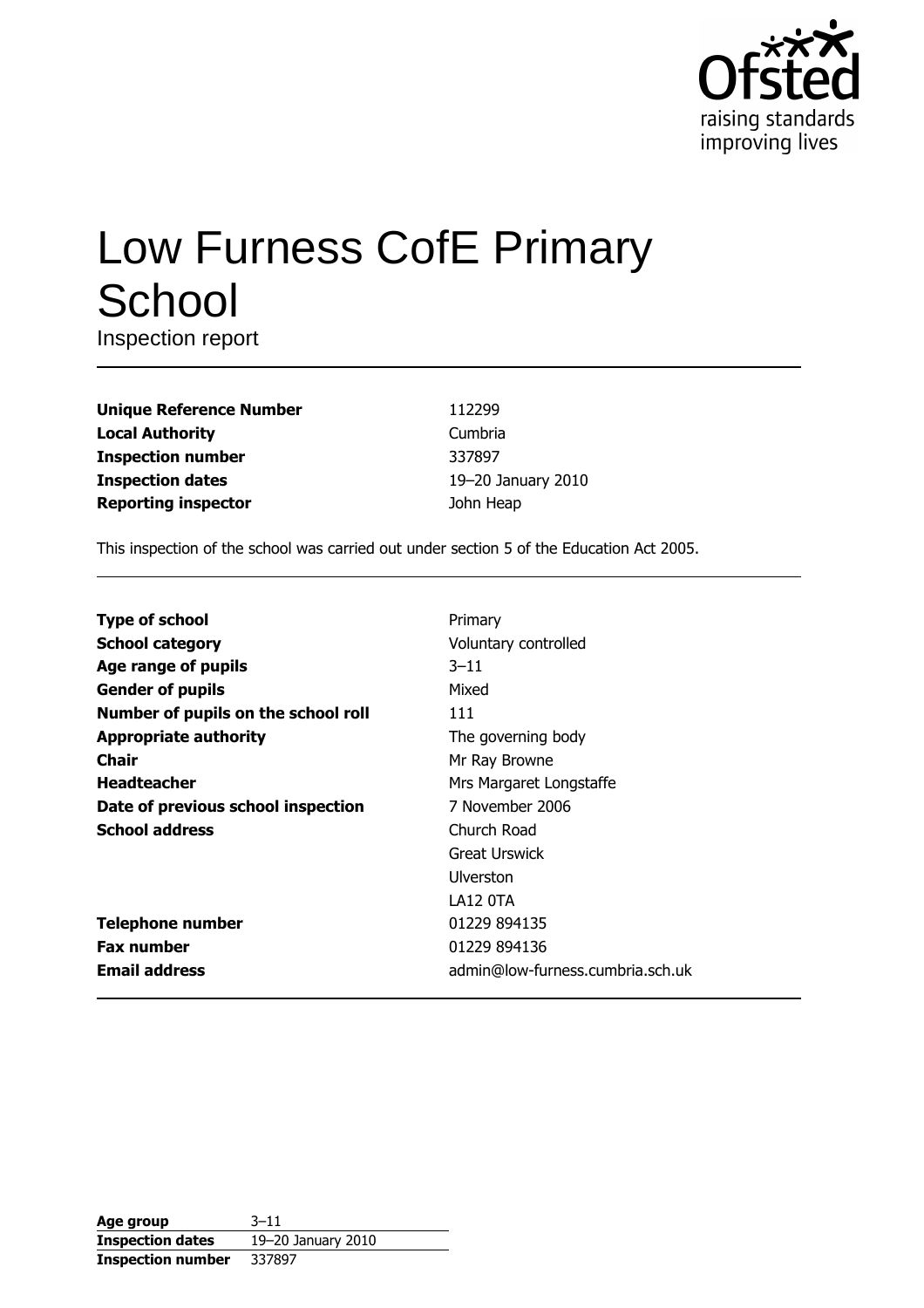The Office for Standards in Education, Children's Services and Skills (Ofsted) regulates and inspects to achieve excellence in the care of children and young people, and in education and skills for learners of all ages. It regulates and inspects childcare and children's social care, and inspects the Children and Family Court Advisory Support Service (Cafcass), schools, colleges, initial teacher training, work-based learning and skills training, adult and community learning, and education and training in prisons and other secure establishments. It rates council children's services, and inspects services for looked after children, safequarding and child protection.

Further copies of this report are obtainable from the school. Under the Education Act 2005, the school must provide a copy of this report free of charge to certain categories of people. A charge not exceeding the full cost of reproduction may be made for any other copies supplied.

If you would like a copy of this document in a different format, such as large print or Braille, please telephone 08456 404045, or email enquiries@ofsted.gov.uk.

You may copy all or parts of this document for non-commercial educational purposes, as long as you give details of the source and date of publication and do not alter the documentation in any way.

Royal Exchange Buildings St Ann's Square Manchester M2 7LA T: 08456 404045 Textphone: 0161 618 8524 E: enquiries@ofsted.gov.uk W: www.ofsted.gov.uk © Crown copyright 2010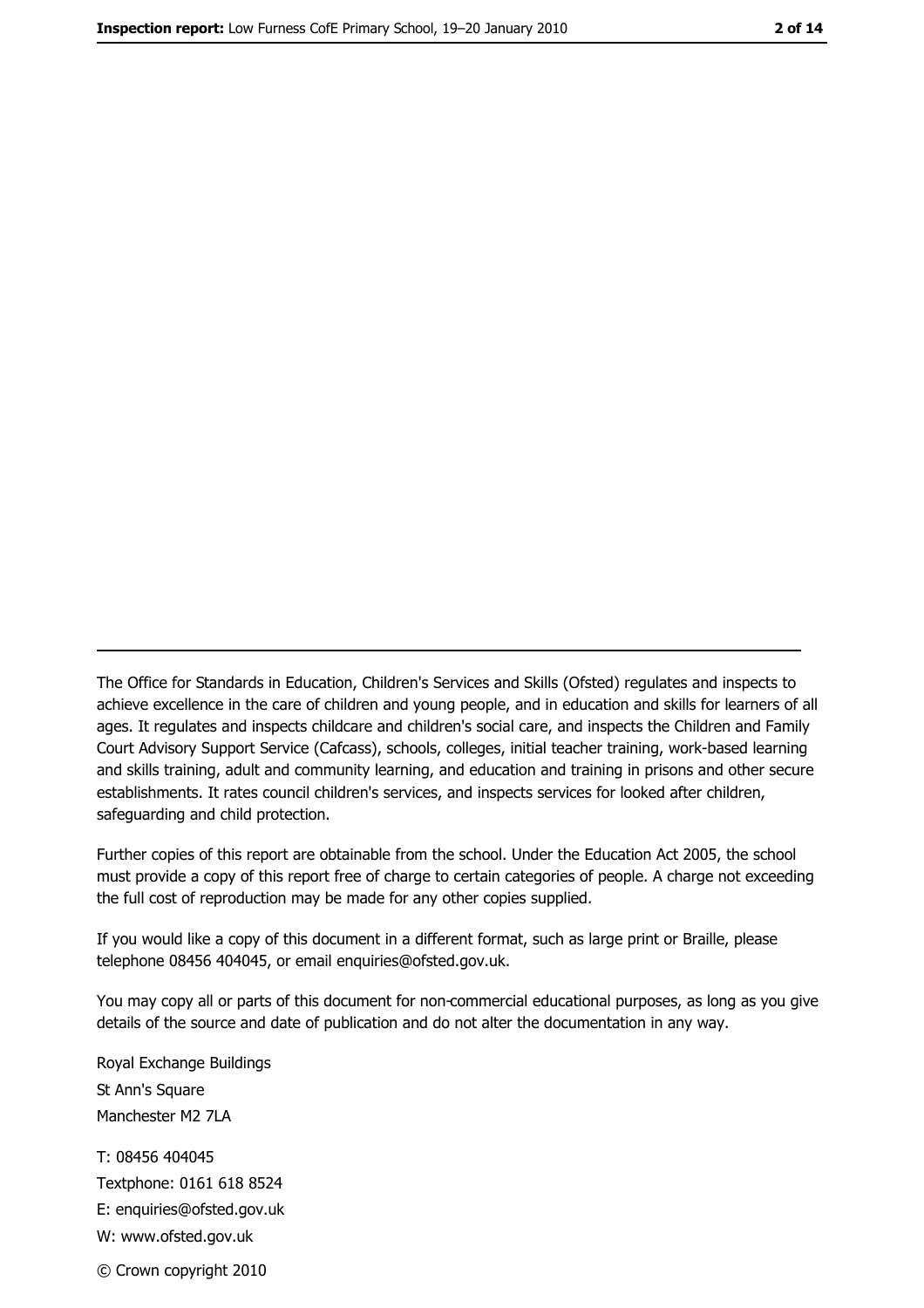# **Introduction**

This inspection was carried out by two additional inspectors. Approximately 50% of the time was spent looking at learning. The inspectors visited eight lessons and observed four teachers. The inspectors held meetings with governors, staff and groups of pupils. They observed the school's work; and looked at the school's self-evaluation document, the school improvement plan, papers that track pupils' achievements, important documentation about safeguarding, minutes of governors' meetings and reports from the local authority. The number of questionnaires that were received from parents and carers totalled 45.

The inspection team reviewed many aspects of the school's work. It looked in detail at the following:

- whether pupils' achievement in writing and mathematics was good enough and the  $\blacksquare$ quality of the teaching in both subjects
- the main features of pupils' learning and how teachers were promoting this in  $\blacksquare$ lessons
- the robustness of the assessment and tracking systems  $\blacksquare$
- the quality of leadership and management, most particularly in raising pupils'  $\blacksquare$ achievement, improving governance and reducing the budget deficit.

# Information about the school

This small school serves a rural area. The proportion of pupils entitled to free school meals is below average. Pupils are mainly from White British backgrounds with a very small number from other minority ethnic backgrounds. The proportion of pupils with special educational needs and/or disabilities is below average. The school has been awarded Healthy Schools status and Artsmark Gold. Extended services include community access and the use of the school as a venue for a local charity.

The school is going through an extended period of disruption caused by major changes in governance and staffing. The headteacher is leaving the school at the end of the spring term.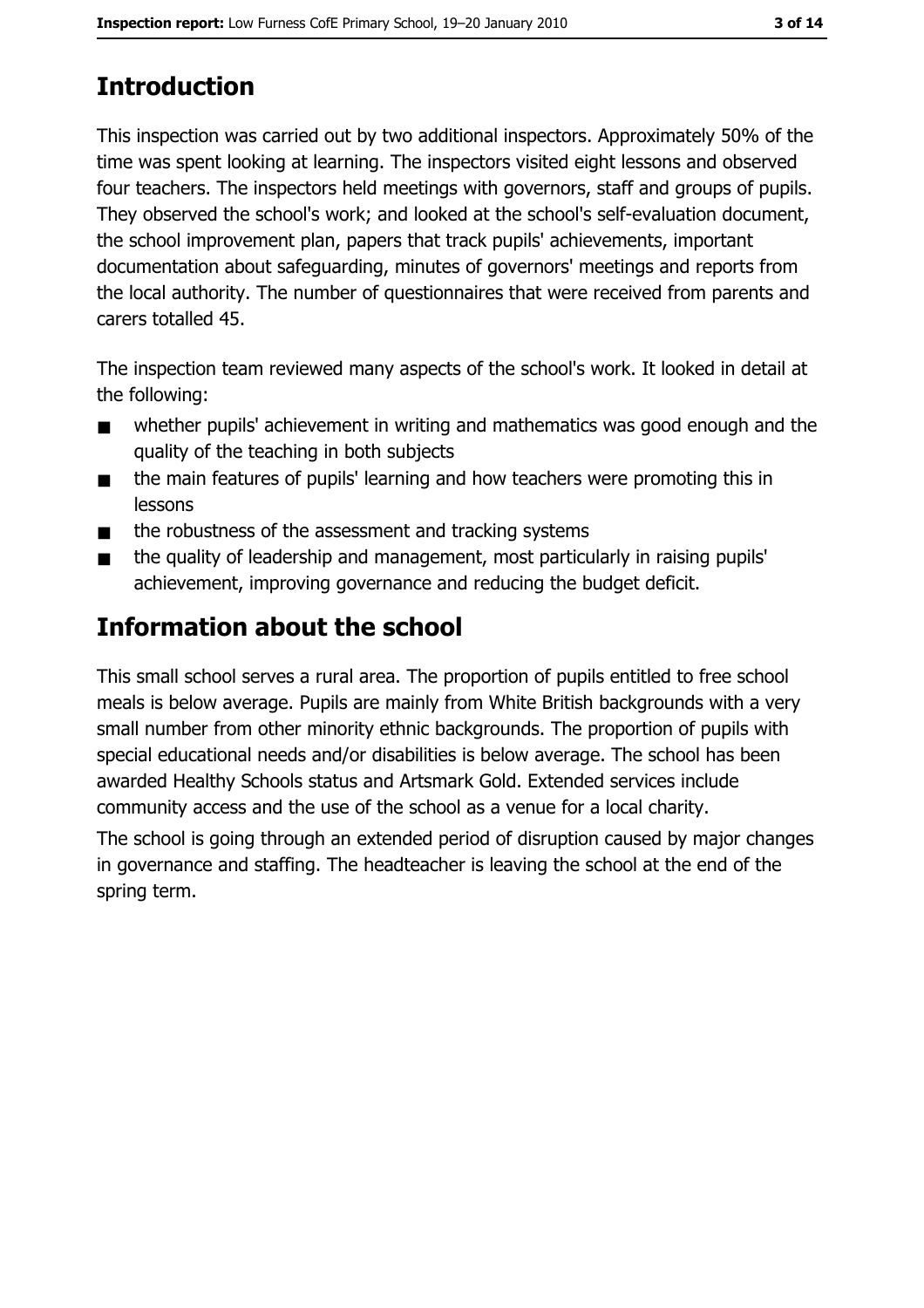## **Inspection judgements**

## Overall effectiveness: how good is the school?

#### The school's capacity for sustained improvement

## **Main findings**

This is a satisfactory school. Pupils enjoy their education and speak warmly of the many and varied activities that form a strong part of the satisfactory curriculum. A real strength is the way pupils develop a detailed understanding of diverse societies through the school's good promotion of community cohesion. All of this also plays a part in the satisfactory promotion of equal opportunities and tackling discrimination. The vast majority of parents and carers who returned questionnaires believe their children enjoy school and one wrote, 'Overall very happy with the school?'.

The Early Years Foundation Stage is an improved and successful part of the school. Children make good progress because resources are better and staff check on children's attainment in a much more rigorous way than previously. By the end of Year 6 attainment is broadly average in English, mathematics and science. This is satisfactory achievement as these pupils entered Year 1 at broadly average levels. However, attainment in writing is not high enough, either at the end of Year 2 or Year 6. This is mainly owing to too little writing being done, particularly in subjects other than English. Moreover, the use of assessment to challenge pupils is not rigorous enough, particularly the use of marking.

Teaching is inconsistent and, as a consequence, is satisfactory overall. Assessment information is not used well enough to provide suitably challenging work. As a result, there are differences in teachers' expectations and, occasionally, a small minority of pupils are not fully interested in the work they are doing. This is particularly true of the more able pupils. Nevertheless, classrooms are happy and generally industrious. Pupils say they particularly enjoy practical and research activities. Older pupils look forward to using their good information and communication technology (ICT) skills.

Staff and governors are rightly focused on improving important areas of school business, such as attainment and progress in writing, and the quality and use of assessment and financial management. Initiatives have been introduced, but the impact has been restricted by the changes to staffing and governance. Self-evaluation is over-generous in several areas, such as judging care, guidance and support as good rather than satisfactory. The procedures and practices for safeguarding are satisfactory. The current priorities are accurate and provide a sensible prospectus for moving the school forward. Nevertheless, the school improvement plan lacks clear criteria for measuring impact and, as a result, is only adequately rigorous. Equally, governors are only recently coming to terms with the development of a more robust way of working. They fully recognise the need for a more evaluative approach. Systems for monitoring and evaluation are improving and this means that the school's capacity to improve is satisfactory.

| ۰. |  |
|----|--|
|    |  |

| 3 |  |
|---|--|
| 3 |  |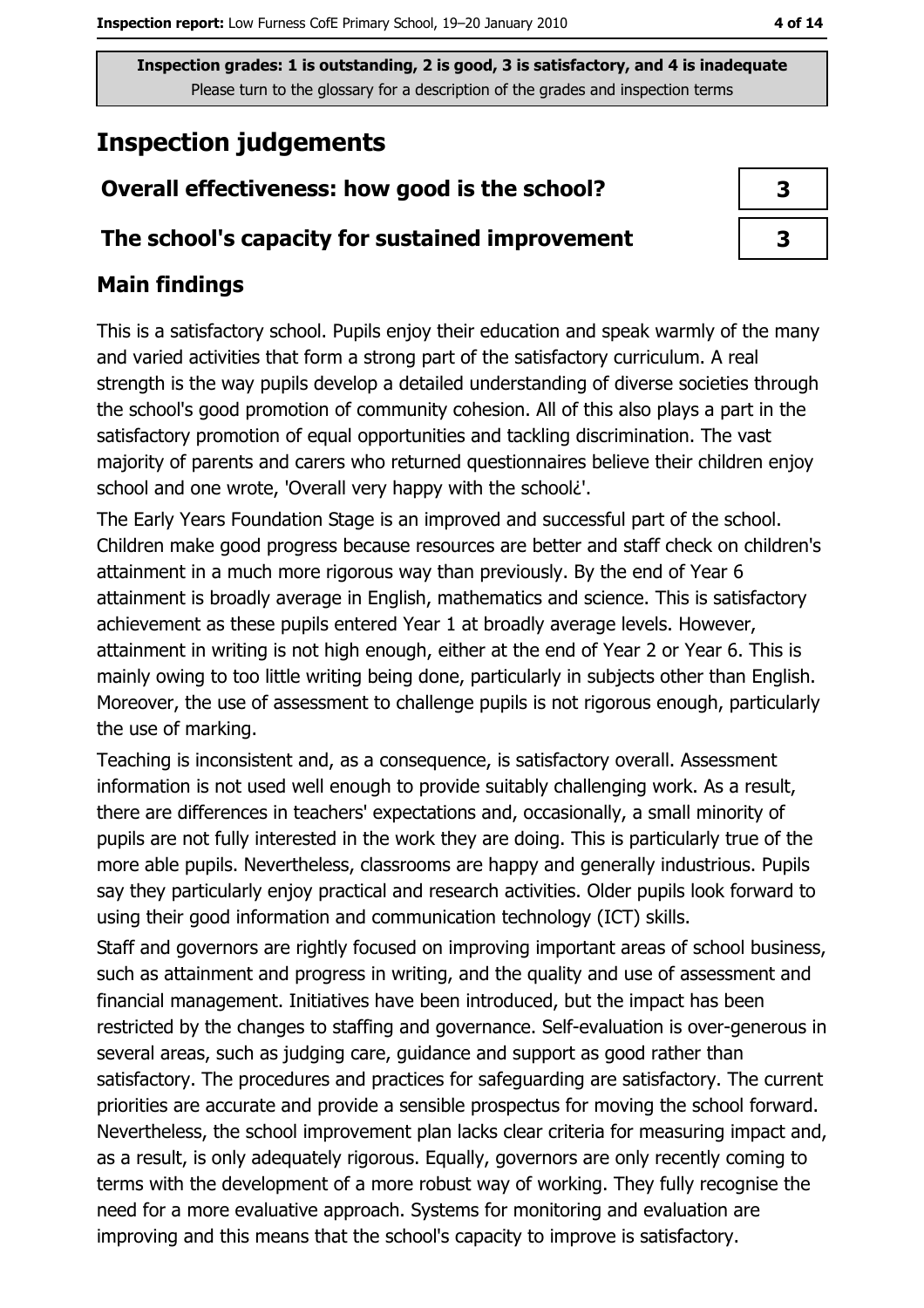#### What does the school need to do to improve further?

- $\blacksquare$ Raise attainment and improve progress in writing by:
	- providing pupils with many more opportunities to write, including in their work in subjects other than English
	- improving basic skills, such as spelling  $\equiv$
	- ensuring that pupils have a much clearer view of what is expected of them.
- Improve the quality of teaching by:  $\blacksquare$ 
	- using assessment information more rigorously to match accurately the work to pupils' needs
	- ensuring that marking tells pupils what they have achieved and what they need to do to improve further
	- rigorously monitoring and evaluating lessons to ensure that the expectations on  $$ pupils are high enough.
- Make leadership and management more rigorous by:
	- strengthening leaders' skills in monitoring and evaluating the work in their subjects
	- strengthening governors' abilities to check independently on the school's work, achievements and shortcomings
	- ensuring that the school improvement plan has robust criteria for measuring success.
- About 40% of the schools whose overall effectiveness is judged satisfactory may  $\blacksquare$ receive a monitoring visit by an Ofsted inspector before their next section 5 inspection.

#### **Outcomes for individuals and groups of pupils**

Pupils are generally interested in their work and most show enthusiasm. This was evident in a good Year 1/2 writing lesson where the teacher exploited the recent harsh weather conditions to inspire pupils to write an information sheet about winter. Pupils collaborate well in the 'talking partner' parts of lessons, but sometimes lose concentration when they are asked to sit and think. They prefer being active and this was clearly so in the good science lesson in the Year 5/6 class. From starting in Year 1 at average levels most make satisfactory progress to reach expected levels in Year 6. Most pupils have good speaking, listening and reading skills. However, the knowledge, understanding and ideas they acquire do not fully inform their writing. Most pupils have strong number skills, but there are too few opportunities to use these in problem-solving and investigation activities. Most pupils have good ICT skills and they enjoy the opportunities to word process and research topics. They work at a good pace on the computers. Pupils with special educational needs and/or disabilities and those from minority ethnic backgrounds receive sound support and make satisfactory progress.

 $\overline{\mathbf{3}}$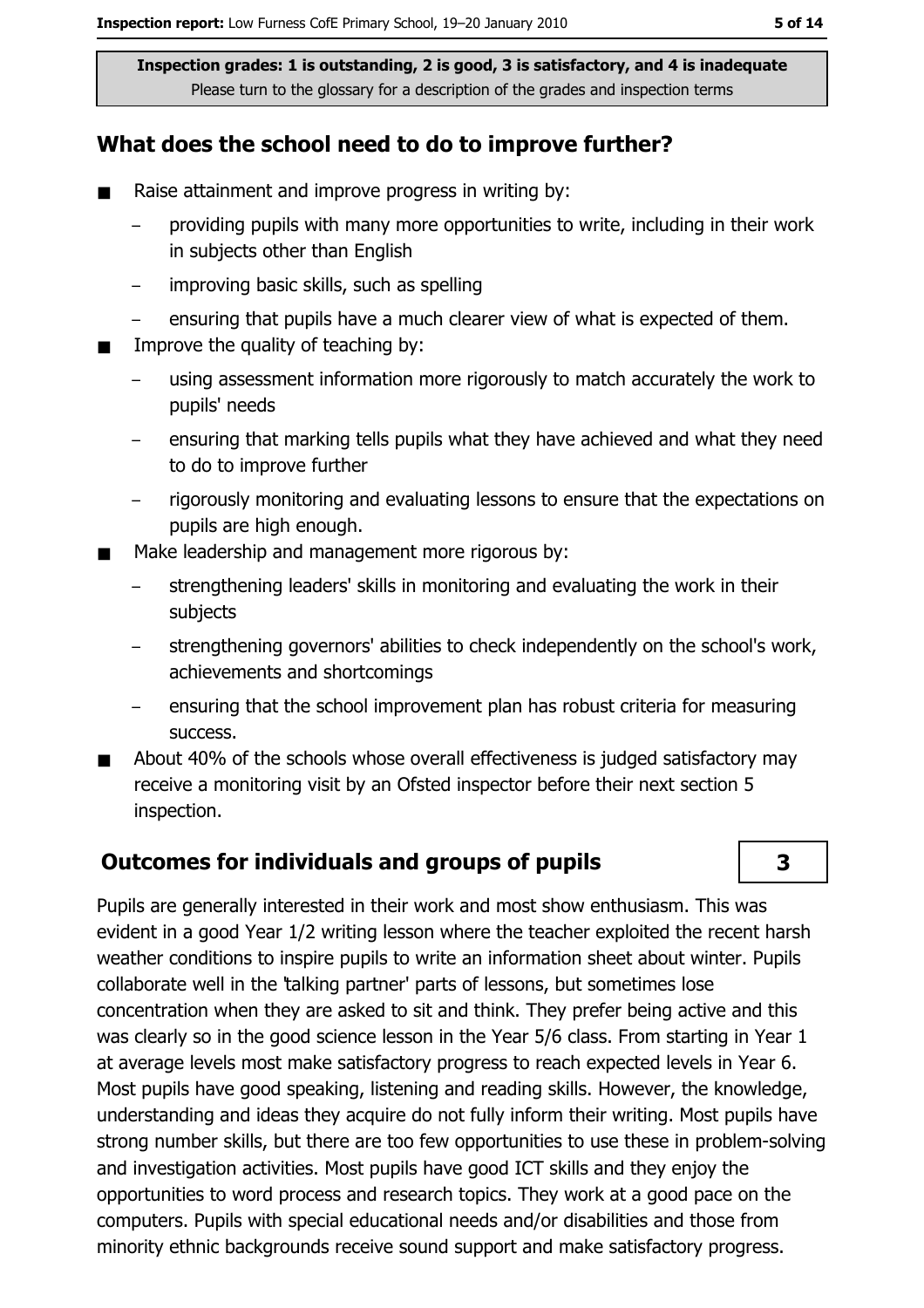Pupils clearly enjoy school and this is reflected in the views of parents and carers, and in good attendance and punctuality. Pupils' spiritual, moral, social and cultural development is good. As a result, good attitudes to learning and behaviour are the norm. Pupils say that any inappropriate behaviour is dealt with quickly and fairly. Pupils contribute well to the school and local community. Good examples are the ways the school council leads efforts to raise funds for charities and takes part in activities that develop skills in negotiating and decision making. Such activities help pupils develop adequate skills for their future schooling and economic well-being. Pupils have a good understanding of the need for safety, regular exercise and healthy eating.

| These are the grades for pupils' outcomes |  |  |  |
|-------------------------------------------|--|--|--|
|-------------------------------------------|--|--|--|

| Pupils' achievement and the extent to which they enjoy their learning                                                     |              |  |  |
|---------------------------------------------------------------------------------------------------------------------------|--------------|--|--|
| Taking into account:<br>Pupils' attainment <sup>1</sup>                                                                   | 3            |  |  |
| The quality of pupils' learning and their progress                                                                        | 3            |  |  |
| The quality of learning for pupils with special educational needs and/or<br>disabilities and their progress               | 3            |  |  |
| The extent to which pupils feel safe                                                                                      | $\mathbf{z}$ |  |  |
| <b>Pupils' behaviour</b>                                                                                                  | 2            |  |  |
| The extent to which pupils adopt healthy lifestyles                                                                       | 2            |  |  |
| The extent to which pupils contribute to the school and wider community                                                   | $\mathbf{z}$ |  |  |
| The extent to which pupils develop workplace and other skills that will<br>contribute to their future economic well-being |              |  |  |
| Taking into account:<br>Pupils' attendance <sup>1</sup>                                                                   | 2            |  |  |
| The extent of pupils' spiritual, moral, social and cultural development                                                   | 2            |  |  |

#### How effective is the provision?

Satisfactory teaching includes several strengths, including warm and respectful relationships between staff and pupils. Pupils live up to high expectations of behaviour and a conducive atmosphere for learning is evident in all classes. Pupils work with a sense of purpose as the aims of their lessons are clearly explained. Lessons are usually planned well, with proper consideration being given to the different needs of pupils

The grades for attainment and attendance are: 1 is high; 2 is above average; 3 is broadly average; and 4 is low.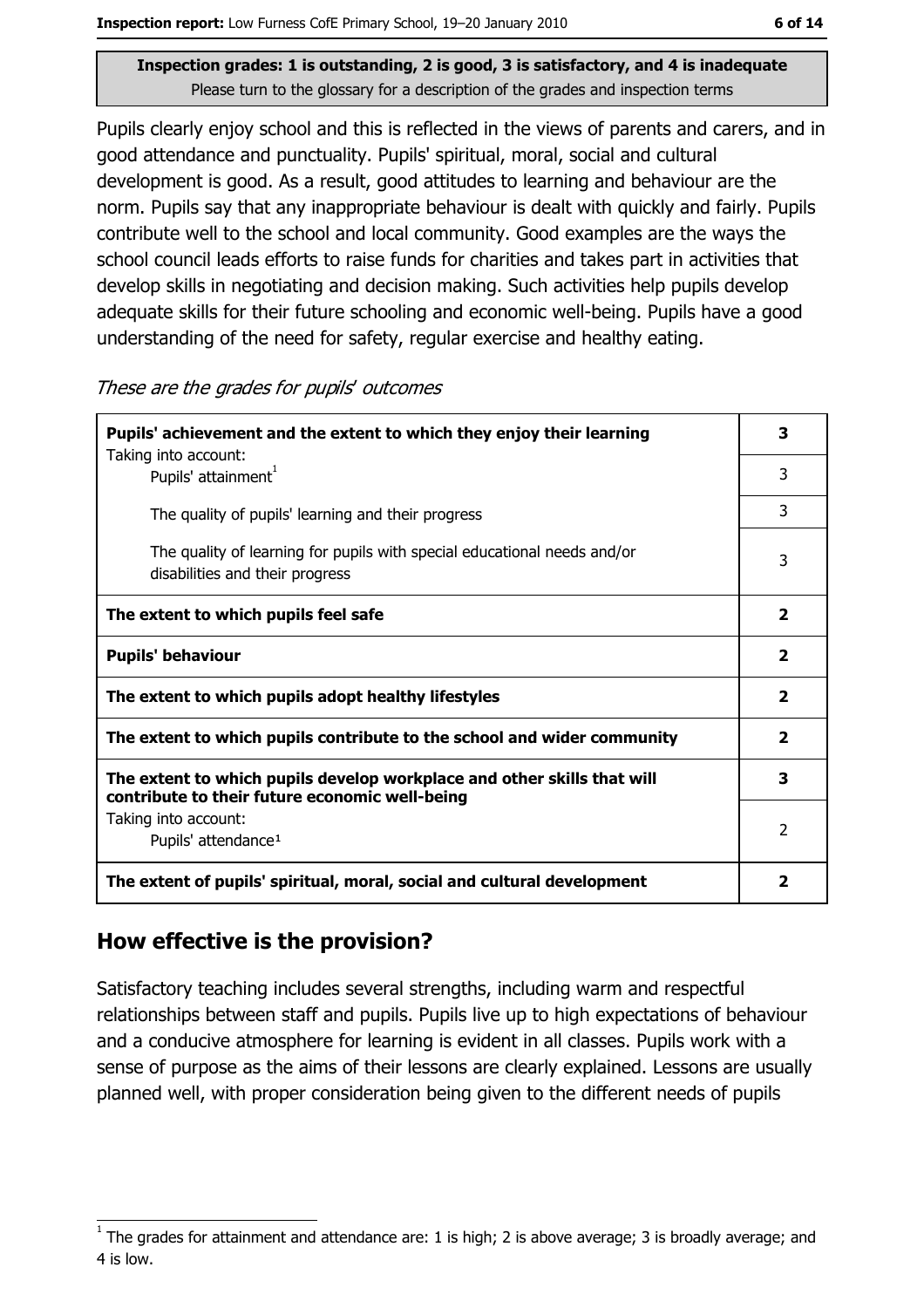across the range of ability and attainment. Teaching assistants give sound support to pupils, sometimes clarifying points in whole-class introductions. Pupils' work is marked regularly and positively. However, it does not point out frequently, or well enough, what the pupil has achieved and what could be improved.

The school's satisfactory curriculum provides pupils with interesting lessons and experiences enriched by a good range of out-of-class activities, visits and visitors. The outdoor provision is excellent with many challenging activities, both intellectually and physically. Satisfactory provision is made for the development of literacy and numeracy, and the school is aware that writing does not have enough prominence, both in English lessons and in other subjects. Provision for ICT is good and, as a result, pupils are confident in its use. The great enthusiasm with which pupils speak about creative elements of the curriculum, such as art and music, reflects the school's success in gaining the Artsmark Gold award. Provision for pupils with special educational needs and/or disabilities is satisfactory, as is that for those identified as gifted and talented.

The governing body takes adequate steps to ensure that the environment is safe, appropriate adults are employed and potential dangers are avoided through appropriate risk assessments. Most parents and carers are assured that the school keeps their children safe and cared for. Pupils also say they feel happy and safe. The effective monitoring of attendance and behaviour means that these areas are strengths of the school. On the very few occasions when a pupil has difficulties attending, the school works well with support services to bring about an improvement. Academic quidance is satisfactory.

|  |  | These are the grades for the quality of provision |  |
|--|--|---------------------------------------------------|--|
|  |  |                                                   |  |

| The quality of teaching                                                                                    | 3 |
|------------------------------------------------------------------------------------------------------------|---|
| Taking into account:                                                                                       |   |
| The use of assessment to support learning                                                                  |   |
| The extent to which the curriculum meets pupils' needs, including, where<br>relevant, through partnerships |   |
| The effectiveness of care, guidance and support                                                            |   |

#### How effective are leadership and management?

Strengths include the good promotion of community cohesion and effective links with partners. Local culture is effectively promoted through very strong links with the church. Equally, leaders and managers recognise the need to provide pupils with a broad spectrum of learning opportunities, particularly in relation to the variety of national and global cultures, such as the strong links with two schools in Ghana. This has resulted in pupils speaking with clarity about the concerns and empathy for people 'who are not as lucky as [they] are'.

Senior leaders identify the correct priorities for the school. Plans for development are adequate but not fully driving improvement because they lack rigour, particularly in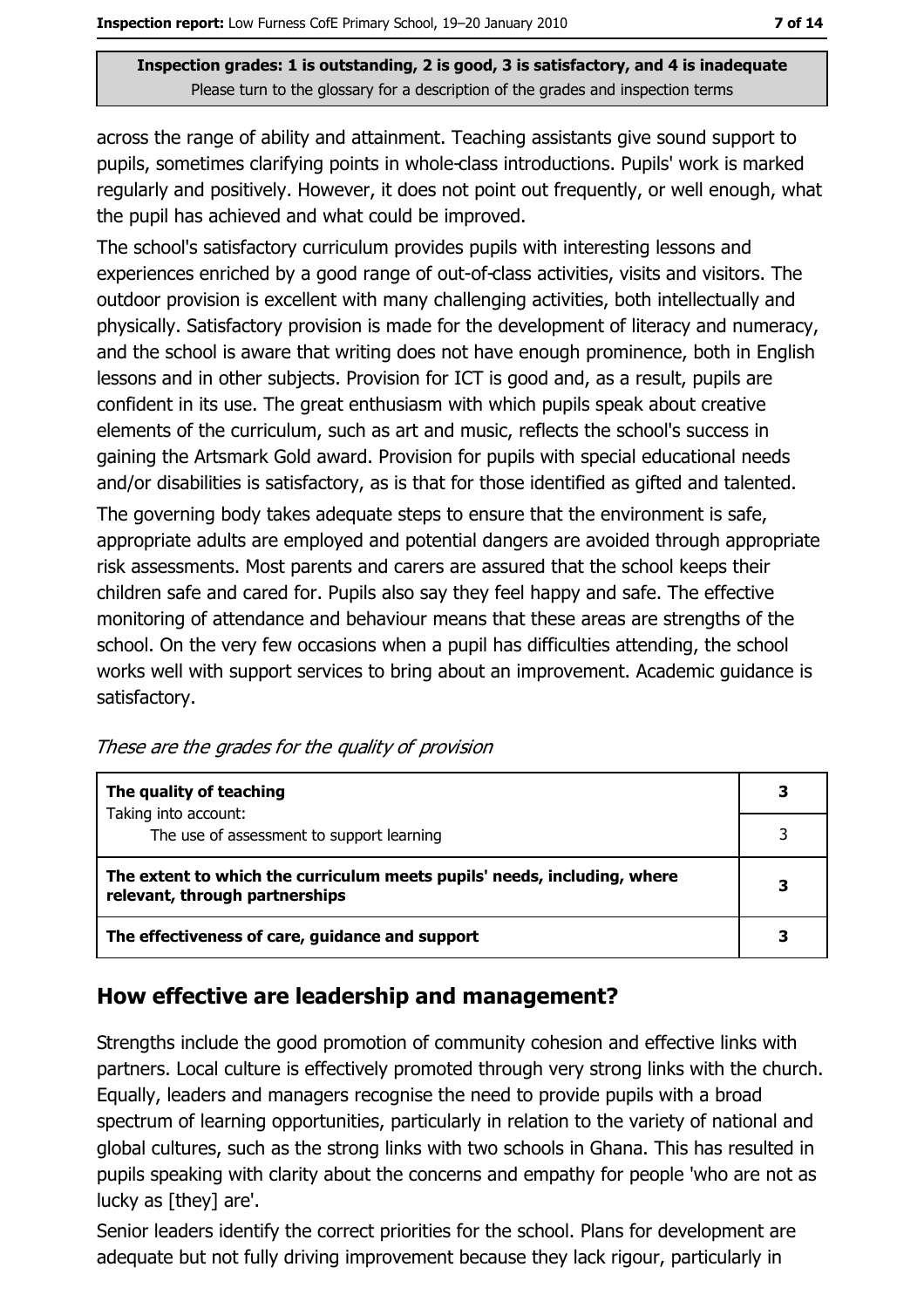relation to identifying challenging success criteria. Subject coordinators have increasing responsibility for provision and standards achieved. However, developments have been slowed by staffing changes and the full range of improvements is still in the process of being implemented; for example, improvements in writing are still being implemented. The headteacher provides sound leadership by involving partners in decision making and evaluation by explaining, discussing and developing ideas with them. The satisfactory governing body is keen to be involved and governors have improved their role in monitoring and evaluation by linking a governor with a subject leader. Consequently, they are better informed than previously and more able to evaluate the school and its activities. Equality of opportunity is soundly promoted. A financial deficit has developed over several years and the school is successfully working in concert with the local authority to reduce this. The year-on-year budget is currently in surplus and so the deficit is being reduced.

These are the grades for leadership and management

| The effectiveness of leadership and management in embedding ambition and<br>driving improvement                                                                     | 3            |
|---------------------------------------------------------------------------------------------------------------------------------------------------------------------|--------------|
| Taking into account:<br>The leadership and management of teaching and learning                                                                                      | 3            |
| The effectiveness of the governing body in challenging and supporting the<br>school so that weaknesses are tackled decisively and statutory responsibilities<br>met | 3            |
| The effectiveness of the school's engagement with parents and carers                                                                                                | 3            |
| The effectiveness of partnerships in promoting learning and well-being                                                                                              | $\mathbf{2}$ |
| The effectiveness with which the school promotes equality of opportunity and<br>tackles discrimination                                                              | 3            |
| The effectiveness of safeguarding procedures                                                                                                                        | 3            |
| The effectiveness with which the school promotes community cohesion                                                                                                 | $\mathbf{2}$ |
| The effectiveness with which the school deploys resources to achieve<br>value for money                                                                             | 3            |

## **Early Years Foundation Stage**

Children's skills and abilities on entry to the Early Years Foundation Stage vary and, overall, they are typical for this age. Increasingly, attainment in communication, language and literacy, and personal, social and emotional development is lower than expected. Children settle quickly and make good progress. Improvements in resources and assessment mean children make good progress. By the time they start Year 1 attainment is now above average and achievement is good. The more able children also make good progress and are comfortably ready for the challenges of the National Curriculum. The quality of the provision is good. Practitioners show enthusiasm and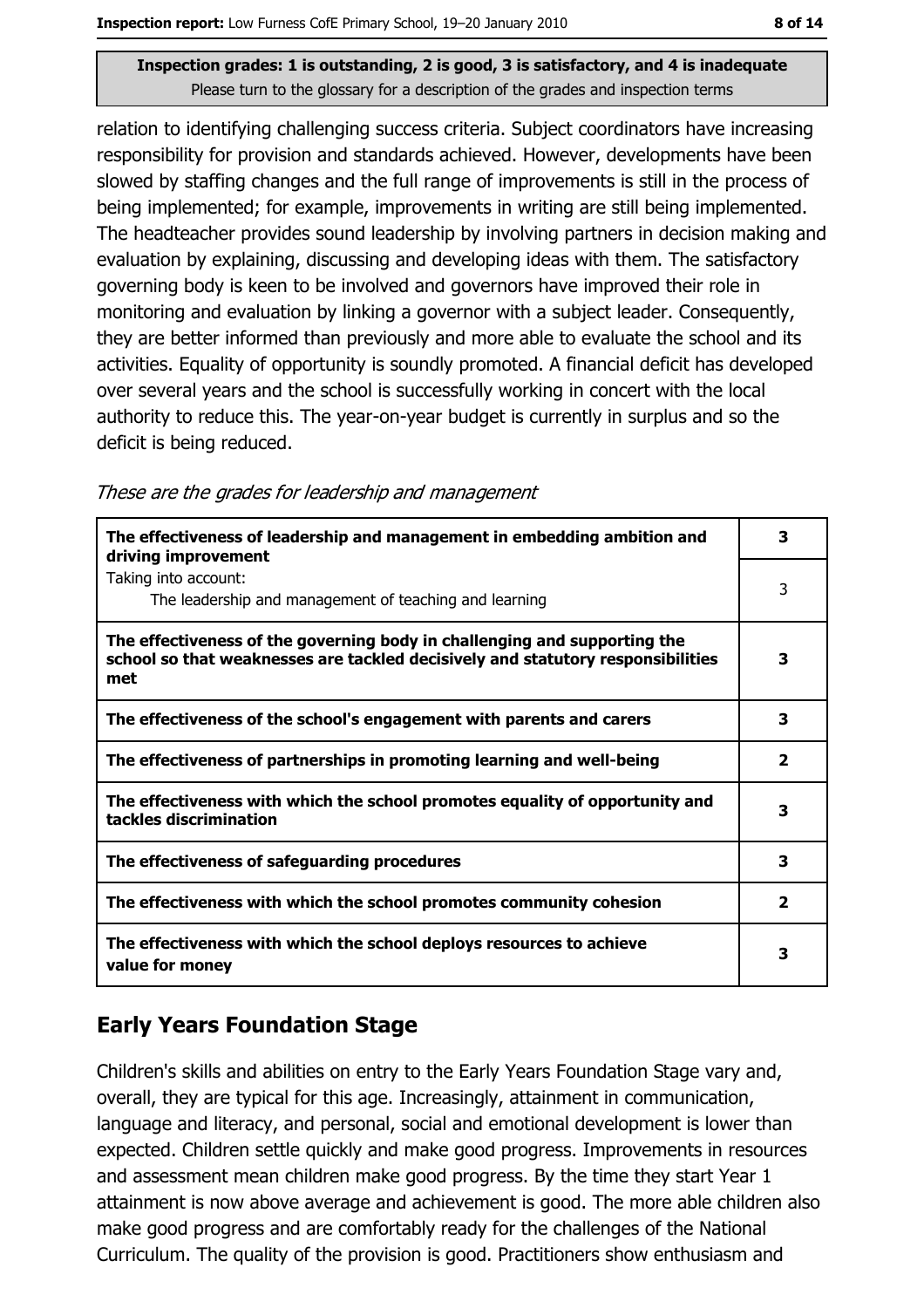energy. They provide an appropriately balanced approach which allows children to learn through their play and receive direct teaching in important areas, such as the sounds of letters and counting.

Induction arrangements are good and include home visits. Behaviour is very good. Children with special educational needs and/or disabilities are quickly identified and given appropriate additional support. The school has invested a great deal of money in improving the external learning areas and this is paying dividends because the rate of progress has improved since the last inspection. Staff diligently maintain a safe learning environment. Children are assessed carefully and planning is adapted to ensure that they enjoy stimulating activities that improve their skills. For example, writing resources are included in the areas of learning that children often make their way to. The staff team is increasingly skilled in maintaining and evaluating provision; consequently, the Early Years Foundation Stage is well led and managed.

These are the grades for the Early Years Foundation Stage

| <b>Overall effectiveness of the Early Years Foundation Stage</b>                      |                |
|---------------------------------------------------------------------------------------|----------------|
| Taking into account:<br>Outcomes for children in the Early Years Foundation Stage     |                |
| The quality of provision in the Early Years Foundation Stage                          |                |
| The effectiveness of leadership and management of the Early Years<br>Foundation Stage | $\overline{2}$ |

#### **Views of parents and carers**

Overall, the large majority of parents and carers who returned questionnaires are satisfied with the school's work and what it has to offer. However, in several areas a small minority of their responses raise concerns, such as:

- the progress their children are making  $-$  inspection evidence shows that progress is  $\blacksquare$ satisfactory
- the help parents and carers get to support their children's learning  $-$  inspection  $\blacksquare$ evidence shows this to be satisfactory
- how well the school deals with unacceptable behaviour  $-$  none was seen during the  $\blacksquare$ inspection and pupils say that any incidents are dealt with promptly and well
- the way the school acts on parents' and carers' suggestions and concerns  $-$  overall,  $\blacksquare$ the evidence shows the school does act on their views
- the effectiveness of leadership and management  $-$  despite the generally satisfactory  $\blacksquare$ picture there are issues that need to be addressed. In the main, these have been identified by the school.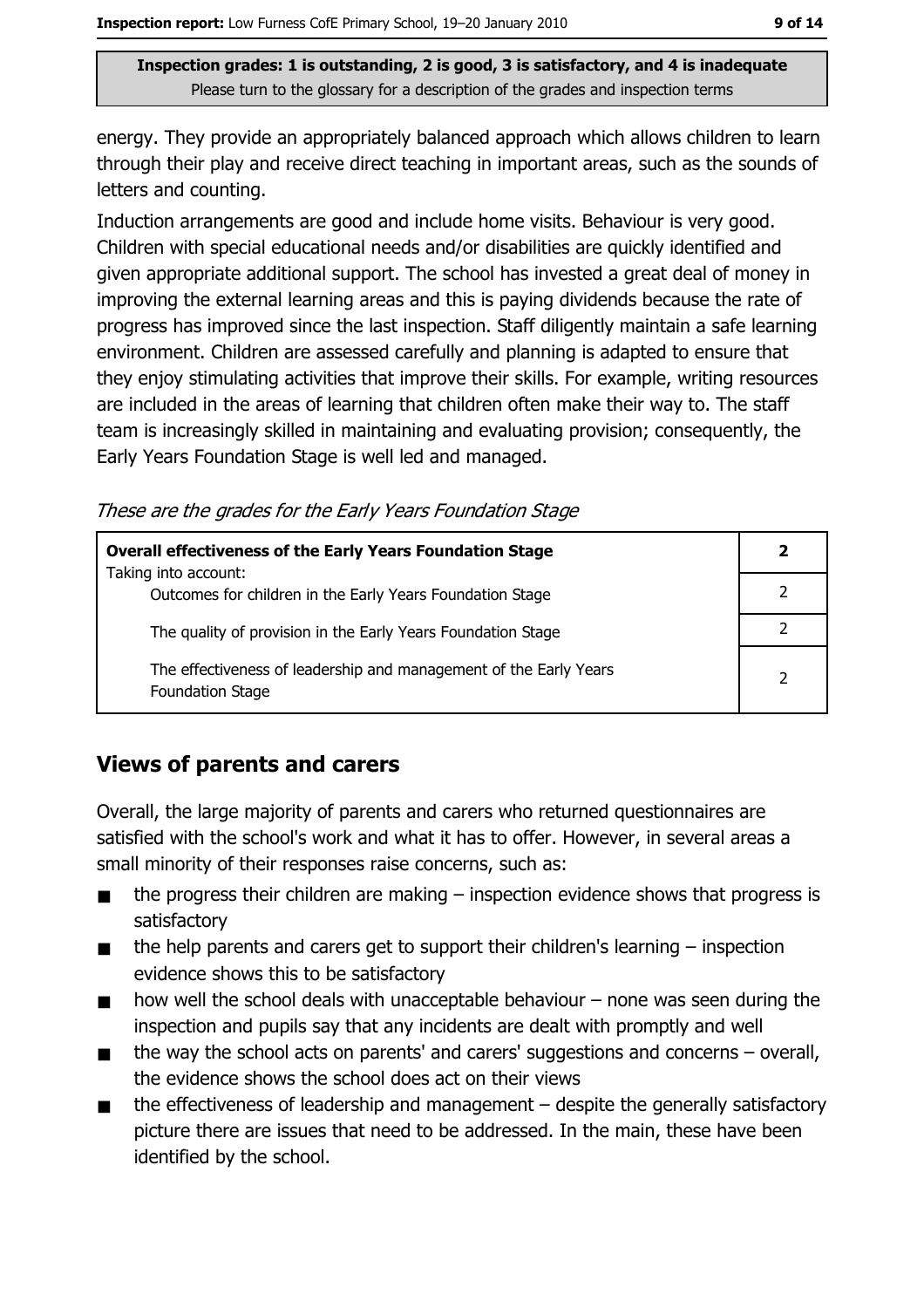#### Responses from parents and carers to Ofsted's questionnaire

Ofsted invited all the registered parents and carers of pupils registered at Low Furness C of E Primary School to complete a questionnaire about their views of the school.

In the questionnaire, parents and carers were asked to record how strongly they agreed with 13 statements about the school.

The inspector received 45 completed questionnaires by the end of the on-site inspection. In total, there are 111 pupils registered at the school.

| <b>Statements</b>                                                                                                                                                                                                                                       | <b>Strongly</b><br><b>Agree</b> |               | <b>Agree</b> |               | <b>Disagree</b> |                |                | <b>Strongly</b><br>disagree |
|---------------------------------------------------------------------------------------------------------------------------------------------------------------------------------------------------------------------------------------------------------|---------------------------------|---------------|--------------|---------------|-----------------|----------------|----------------|-----------------------------|
|                                                                                                                                                                                                                                                         | <b>Total</b>                    | $\frac{1}{2}$ | <b>Total</b> | $\frac{0}{0}$ | <b>Total</b>    | $\frac{1}{2}$  | <b>Total</b>   | $\frac{1}{2}$               |
| My child enjoys school                                                                                                                                                                                                                                  | 27                              | 60            | 16           | 36            | 2               | 4              | 0              | 0                           |
| The school keeps my child<br>safe                                                                                                                                                                                                                       | 30                              | 67            | 15           | 33            | $\mathbf{1}$    | $\overline{2}$ | 0              | 0                           |
| The school informs me<br>about my child's progress                                                                                                                                                                                                      | 17                              | 38            | 19           | 42            | 8               | 18             | $\overline{2}$ | 4                           |
| My child is making enough<br>progress at this school                                                                                                                                                                                                    | 19                              | 42            | 12           | 27            | 12              | 27             | $\overline{2}$ | $\overline{4}$              |
| The teaching is good at this<br>school                                                                                                                                                                                                                  | 22                              | 49            | 15           | 33            | 8               | 18             | 0              | 0                           |
| The school helps me to<br>support my child's learning                                                                                                                                                                                                   | 12                              | 27            | 22           | 49            | 10              | 22             | $\overline{2}$ | 4                           |
| The school helps my child to<br>have a healthy lifestyle                                                                                                                                                                                                | 24                              | 53            | 21           | 47            | $\mathbf 0$     | 0              | 1              | $\overline{2}$              |
| The school makes sure that<br>my child is well prepared for<br>the future (for example<br>changing year group,<br>changing school, and for<br>children who are finishing<br>school, entering further or<br>higher education, or<br>entering employment) | 13                              | 29            | 25           | 56            | $\overline{7}$  | 16             | $\mathbf 0$    | $\mathbf 0$                 |
| The school meets my child's<br>particular needs                                                                                                                                                                                                         | 17                              | 38            | 17           | 38            | 5               | 11             | 0              | 0                           |
| The school deals effectively<br>with unacceptable behaviour                                                                                                                                                                                             | 14                              | 31            | 17           | 38            | 12              | 27             | $\overline{2}$ | 4                           |
| The school takes account of<br>my suggestions and<br>concerns                                                                                                                                                                                           | 7                               | 16            | 25           | 56            | 5               | 11             | 3              | 7                           |
| The school is led and<br>managed effectively                                                                                                                                                                                                            | 12                              | 27            | 18           | 40            | 9               | 20             | 6              | 13                          |
| Overall, I am happy with my<br>child's experience at this<br>school                                                                                                                                                                                     | 23                              | 51            | 16           | 36            | 6               | 13             | 0              | $\mathbf 0$                 |

The table above summarises the responses that parents and carers made to each statement. The percentages indicate the proportion of parents and carers giving that response out of the total number of completed questionnaires. Where one or more parents and carers chose not to answer a particular question, the percentages will not add up to 100%.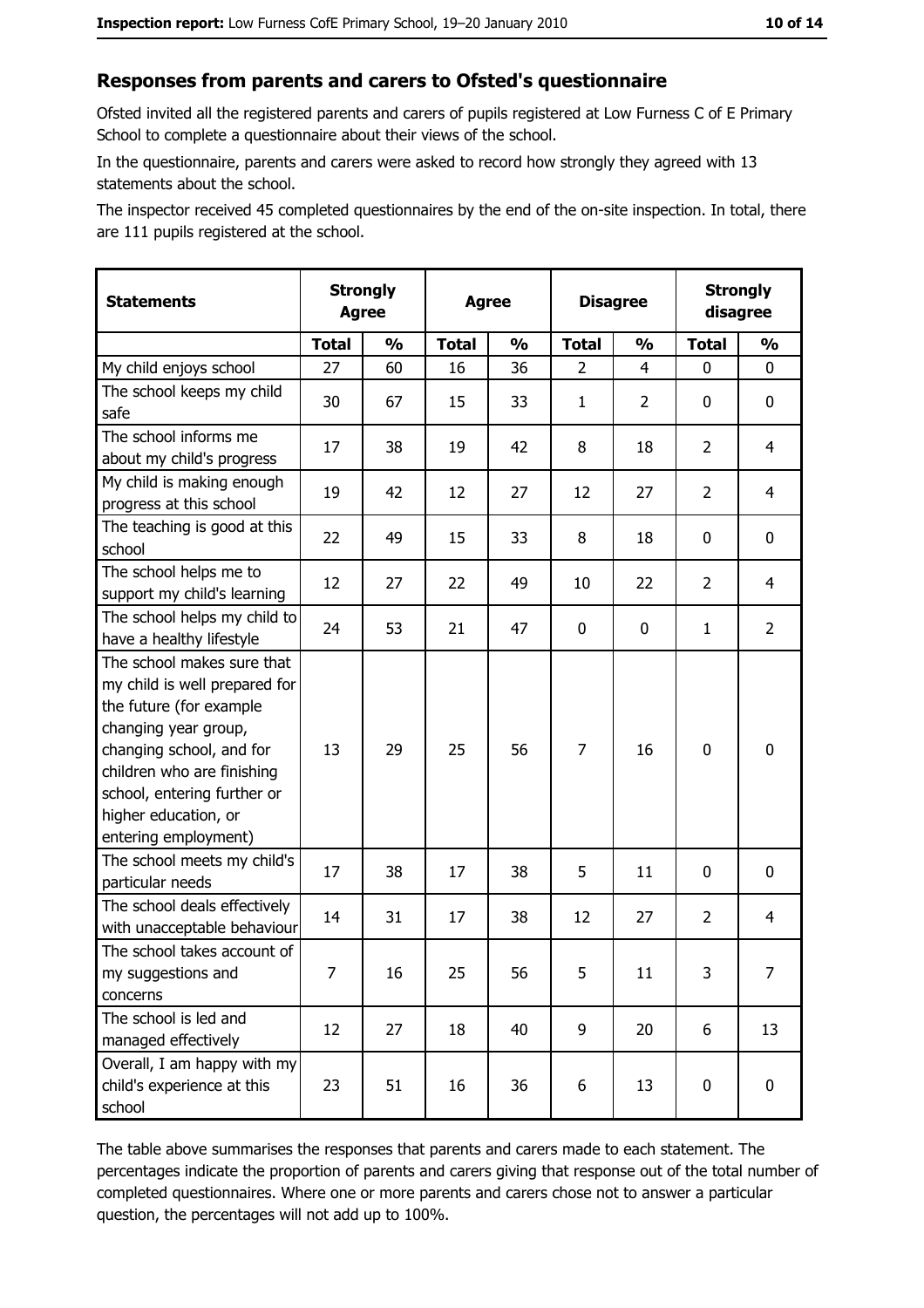# Glossary

| <b>Grade</b> | <b>Judgement</b> | <b>Description</b>                                                                                                                                                                                                               |
|--------------|------------------|----------------------------------------------------------------------------------------------------------------------------------------------------------------------------------------------------------------------------------|
| Grade 1      | Outstanding      | These features are highly effective. An oustanding<br>school provides exceptionally well for its pupils' needs.                                                                                                                  |
| Grade 2      | Good             | These are very positive features of a school. A school<br>that is good is serving its pupils well.                                                                                                                               |
| Grade 3      | Satisfactory     | These features are of reasonable quality. A satisfactory<br>school is providing adequately for its pupils.                                                                                                                       |
| Grade 4      | Inadequate       | These features are not of an acceptable standard. An<br>inadequate school needs to make significant<br>improvement in order to meet the needs of its pupils.<br>Ofsted inspectors will make further visits until it<br>improves. |

## What inspection judgements mean

#### Overall effectiveness of schools inspected between September 2007 and July 2008

|                       | Overall effectiveness judgement (percentage of<br>schools) |      |                     |                   |  |  |
|-----------------------|------------------------------------------------------------|------|---------------------|-------------------|--|--|
| <b>Type of school</b> | <b>Outstanding</b>                                         | Good | <b>Satisfactory</b> | <b>Inadequate</b> |  |  |
| Nursery schools       | 39                                                         | 58   | 3                   | 0                 |  |  |
| Primary schools       | 13                                                         | 50   | 33                  | 4                 |  |  |
| Secondary schools     | 17                                                         | 40   | 34                  | 9                 |  |  |
| Sixth forms           | 18                                                         | 43   | 37                  | $\overline{2}$    |  |  |
| Special schools       | 26                                                         | 54   | 18                  | $\overline{2}$    |  |  |
| Pupil referral units  | 7                                                          | 55   | 30                  | 7                 |  |  |
| All schools           | 15                                                         | 49   | 32                  | 5                 |  |  |

New school inspection arrangements were introduced on 1 September 2009. This means that inspectors now make some additional judgements that were not made previously.

The data in the table above were reported in The Annual Report of Her Majesty's Chief Inspector of Education, Children's Services and Skills 2007/08.

Percentages are rounded and do not always add exactly to 100. Secondary school figures include those that have sixth forms, and sixth form figures include only the data specifically for sixth form inspection judgements.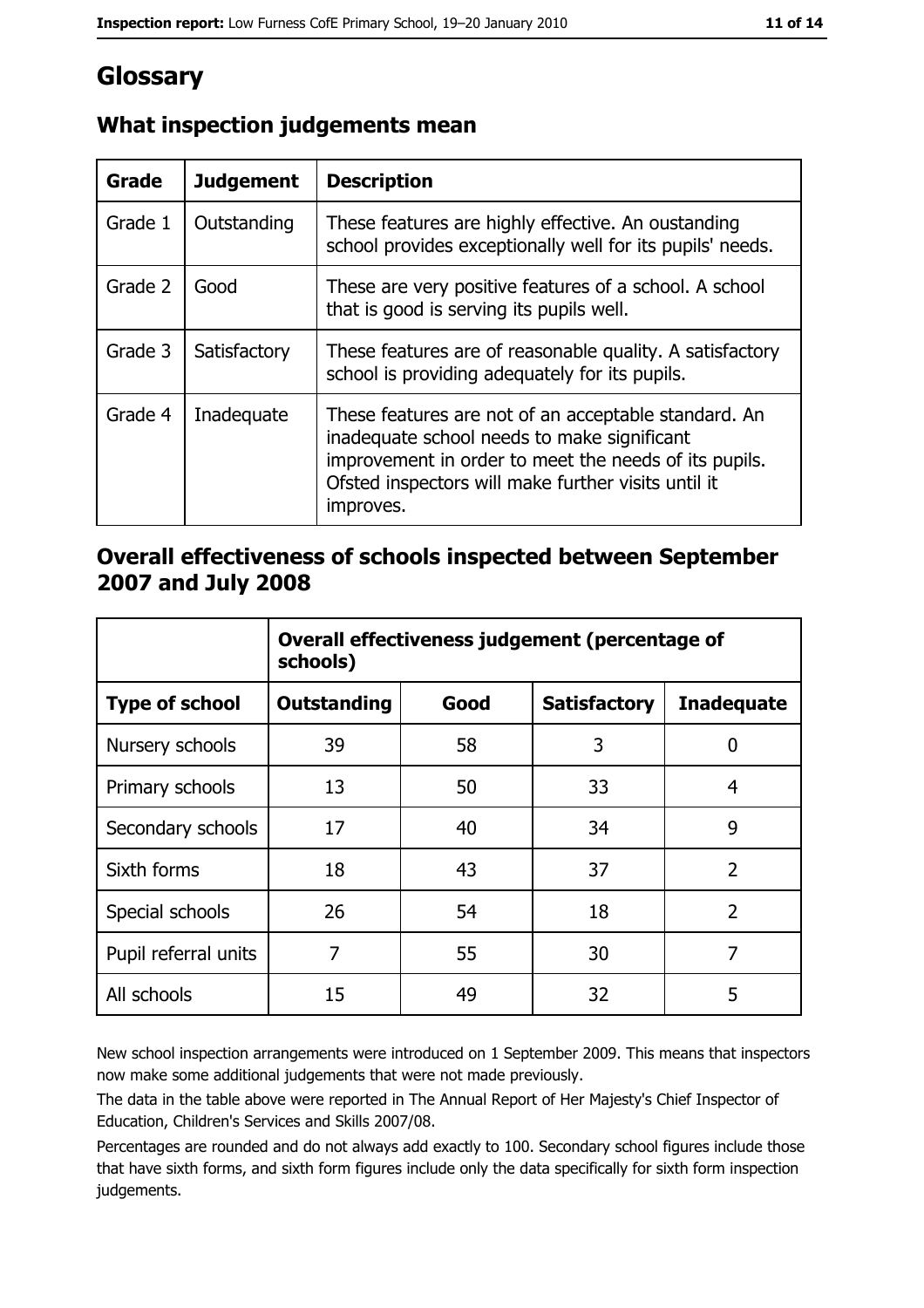# **Common terminology used by inspectors**

| Achievement:                  | the progress and success of a pupil in<br>their learning, development or training.                                                                                                                                                                                                                                |  |  |
|-------------------------------|-------------------------------------------------------------------------------------------------------------------------------------------------------------------------------------------------------------------------------------------------------------------------------------------------------------------|--|--|
| Attainment:                   | the standard of the pupils' work shown by<br>test and examination results and in<br>lessons.                                                                                                                                                                                                                      |  |  |
| Capacity to improve:          | the proven ability of the school to<br>continue improving. Inspectors base this<br>judgement on what the school has<br>accomplished so far and on the quality of<br>its systems to maintain improvement.                                                                                                          |  |  |
| Leadership and management:    | the contribution of all the staff with<br>responsibilities, not just the headteacher,<br>to identifying priorities, directing and<br>motivating staff and running the school.                                                                                                                                     |  |  |
| Learning:                     | how well pupils acquire knowledge,<br>develop their understanding, learn and<br>practise skills and are developing their<br>competence as learners.                                                                                                                                                               |  |  |
| <b>Overall effectiveness:</b> | inspectors form a judgement on a school's<br>overall effectiveness based on the findings<br>from their inspection of the school. The<br>following judgements, in particular,<br>influence what the overall effectiveness<br>judgement will be.                                                                    |  |  |
|                               | The school's capacity for sustained<br>improvement.<br>Outcomes for individuals and groups<br>of pupils.<br>The quality of teaching.<br>The extent to which the curriculum<br>meets pupil's needs, including where<br>relevant, through partnerships.<br>The effectiveness of care, guidance<br>■<br>and support. |  |  |
| Progress:                     | the rate at which pupils are learning in<br>lessons and over longer periods of time. It<br>is often measured by comparing the<br>pupils' attainment at the end of a key<br>stage with their attainment when they<br>started.                                                                                      |  |  |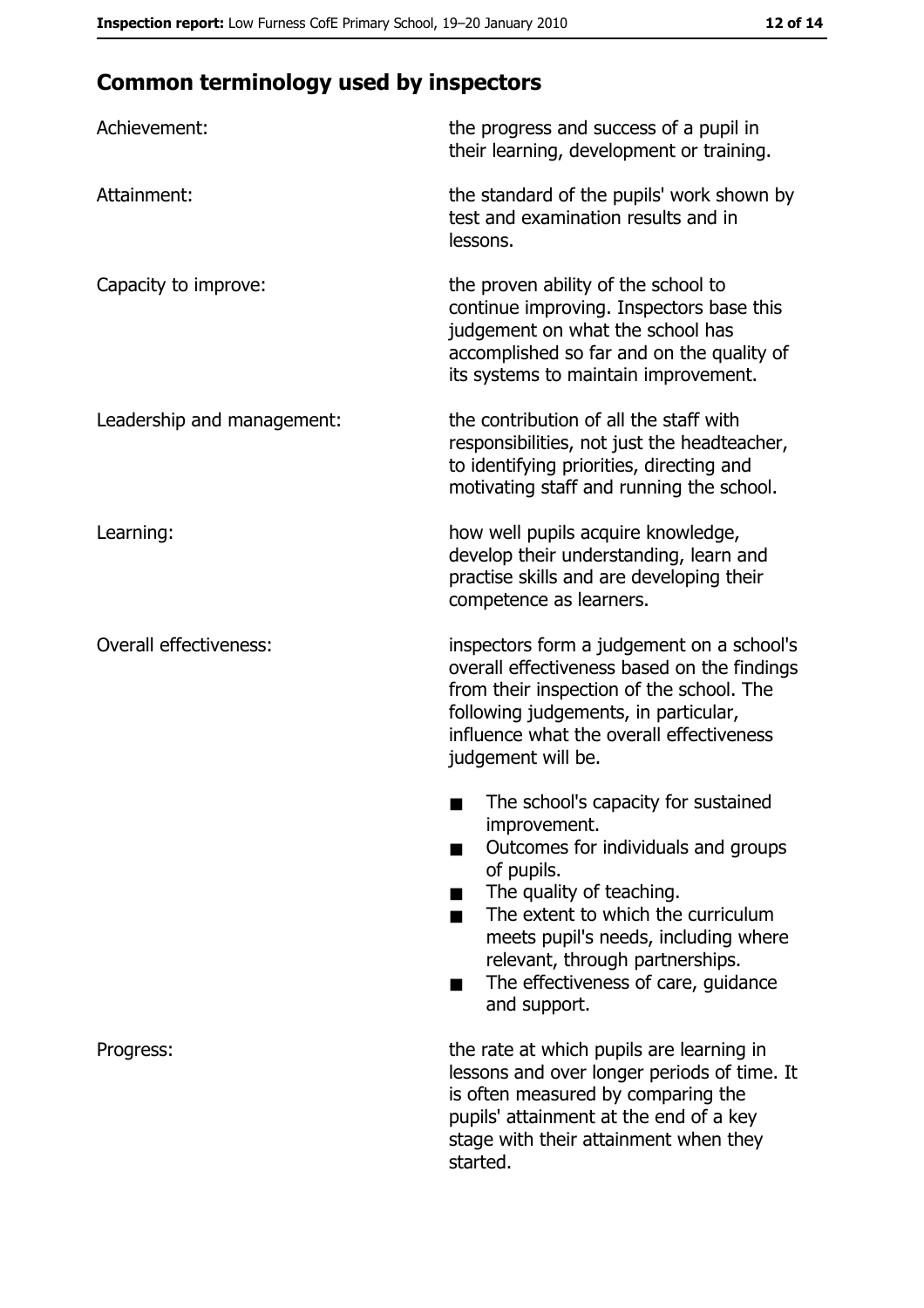This letter is provided for the school, parents and carers to share with their children. It describes Ofsted's main findings from the inspection of their school.



#### 21 January 2010

Dear Pupils

Inspection of Low Furness C of E Primary School, Ulverston, LA12 0TA

On behalf of the team, I would like to thank you for the enjoyable time the inspectors spent in your school recently. Your warm welcome, courtesy and help are much appreciated.

It is not easy to cover all the points in a short letter, but here are some of the main findings we found about your satisfactory school.

We really liked:

- the improvements in the good Nursery and Reception groups
- your good attitudes, behaviour and the strong relationships you develop with each  $\blacksquare$ other and the adults
- the contribution made by pupils to the day-to-day running of the school and to  $\blacksquare$ special projects, such as fundraising for the schools in Ghana
- the good attendance that shows your enjoyment of school  $\blacksquare$
- your good knowledge and understanding of healthy and safe lifestyles  $\blacksquare$
- the school's strong approach to helping you understand how communities live in  $\blacksquare$ very different areas, including your own
- the effective links set up with partners, such as those with the secondary school to  $\blacksquare$ support your learning in French.

In order for the school to improve further, your teachers will help you to improve your writing. I know that you will want to assist in this by always doing your best work, acting on the advice given and reaching the challenging targets set for you. I have also asked that all teaching and assessment of your work is raised to a good standard. Finally, the staff and governors will work even harder to check on how things are developing in the school.

The inspection team wishes you well and good luck for the future.

Yours faithfully

John Heap

Lead inspector